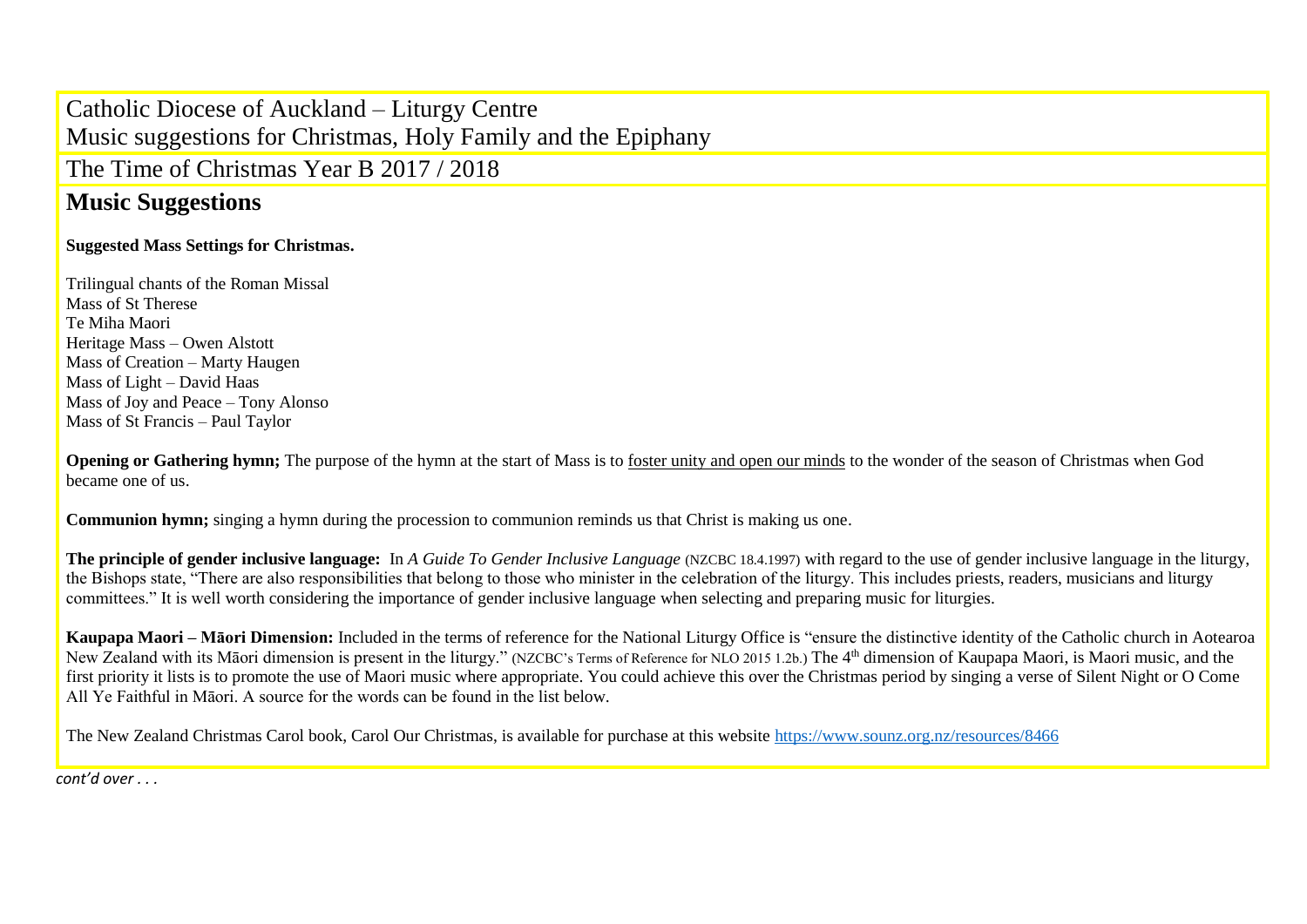|                          |                                                                                                                                                                                                                                                                                                                                                                                                                                                              | OL - One Licence                                                                                                                                                                                                                                                                                                                                                                                                                                                                                                                                                                                                                                                                                                                                                                                                                                                                                                                                                       |
|--------------------------|--------------------------------------------------------------------------------------------------------------------------------------------------------------------------------------------------------------------------------------------------------------------------------------------------------------------------------------------------------------------------------------------------------------------------------------------------------------|------------------------------------------------------------------------------------------------------------------------------------------------------------------------------------------------------------------------------------------------------------------------------------------------------------------------------------------------------------------------------------------------------------------------------------------------------------------------------------------------------------------------------------------------------------------------------------------------------------------------------------------------------------------------------------------------------------------------------------------------------------------------------------------------------------------------------------------------------------------------------------------------------------------------------------------------------------------------|
| <b>Christmas Masses</b>  | <b>Scripture</b>                                                                                                                                                                                                                                                                                                                                                                                                                                             | <b>Music-</b> suggestions for Christmas Masses                                                                                                                                                                                                                                                                                                                                                                                                                                                                                                                                                                                                                                                                                                                                                                                                                                                                                                                         |
| <b>Christmas Vigil</b>   | <b>Isaiah 62:1-5</b><br>Your land shall be called "my delight."<br>Psalm 89<br>Forever I will sing the goodness of the Lord<br>Acts 13:16,17 22-25<br>From David's descendants, God has brought<br>Israel a saviour, Jesus.<br>Gospel. Matthew 1:1-25<br>The genealogy of Jesus<br>http://usccb.org/bible/readings/120317.cfm                                                                                                                                | Pō Mārie - Silent Night Maori - Sing Praise 264<br>E Hoa Mā Tēnā - O Come All Ye Faithful Maori - Sing Praise 159<br>Angels We Have Heard on High - Gloria In Excelsis<br>OL<br>OL<br>Away in a Manger<br>See him Lying on A Bed of Straw - Calypso Carol<br>OL<br>Christmas Psalm - Today, Today A Saviour has been born -<br>OL<br>OL Follow The Christmas Star - Mangan<br>OL Hark The Herald Angels Sing<br>OL Joy To The World<br>Kauri flax and Rata Tree - N Brookes NZ<br>OL Lady Mary<br>OL O Come All Ye Faithful<br>OL O Holy Night<br>OL O Little Town of Bethlehem.<br>OL Once In Royal David's City<br>Shepherd's On The Edge Of Town - Fr. C Skinner NZ<br>OL Silent Night<br>Te Harinui<br>The Angel Gabriel<br>OL<br>OL<br>The First Nowell<br>OL<br>What Child is this?<br>OL<br>Where is the Room? Shirley Murray NZ - Carol Our Christmas<br>OL<br>While Shepherds Watched<br>You Are Born In Us Again Colin Gibson NZ - Carol Our Christmas<br>OL |
| <b>Mass of the Night</b> | 1st Reading Isaiah 9:1-7<br>The people who walked in darkness have seen a<br>great light.<br>Psalm 96<br>Today is born our Saviour, Christ the Lord.<br><b>Titus 2:11-14</b><br>The grace of God has appeared, saving all<br>Luke 2:1-14<br>For today in the city of David a saviour has<br>been born for you who is Christ and Lord. And<br>this will be a sign for you: you will find an infant<br>wrapped in swaddling clothes and lying in a<br>manger." |                                                                                                                                                                                                                                                                                                                                                                                                                                                                                                                                                                                                                                                                                                                                                                                                                                                                                                                                                                        |
| <b>Christmas Day</b>     | <b>Isaiah 52:7-10</b><br>How beautiful upon the mountains<br>are the feet of him who brings glad tidings<br>Psalm 98<br>All the ends of the earth have seen the saving<br>power of God.<br>Hebrews 1:1-6<br>in these last days, he has spoken to us through<br>the Son, whom he made heir of all things<br>and through whom he created the universe<br>John 1:1-18<br>And the Word became flesh<br>and made his dwelling among us                            |                                                                                                                                                                                                                                                                                                                                                                                                                                                                                                                                                                                                                                                                                                                                                                                                                                                                                                                                                                        |